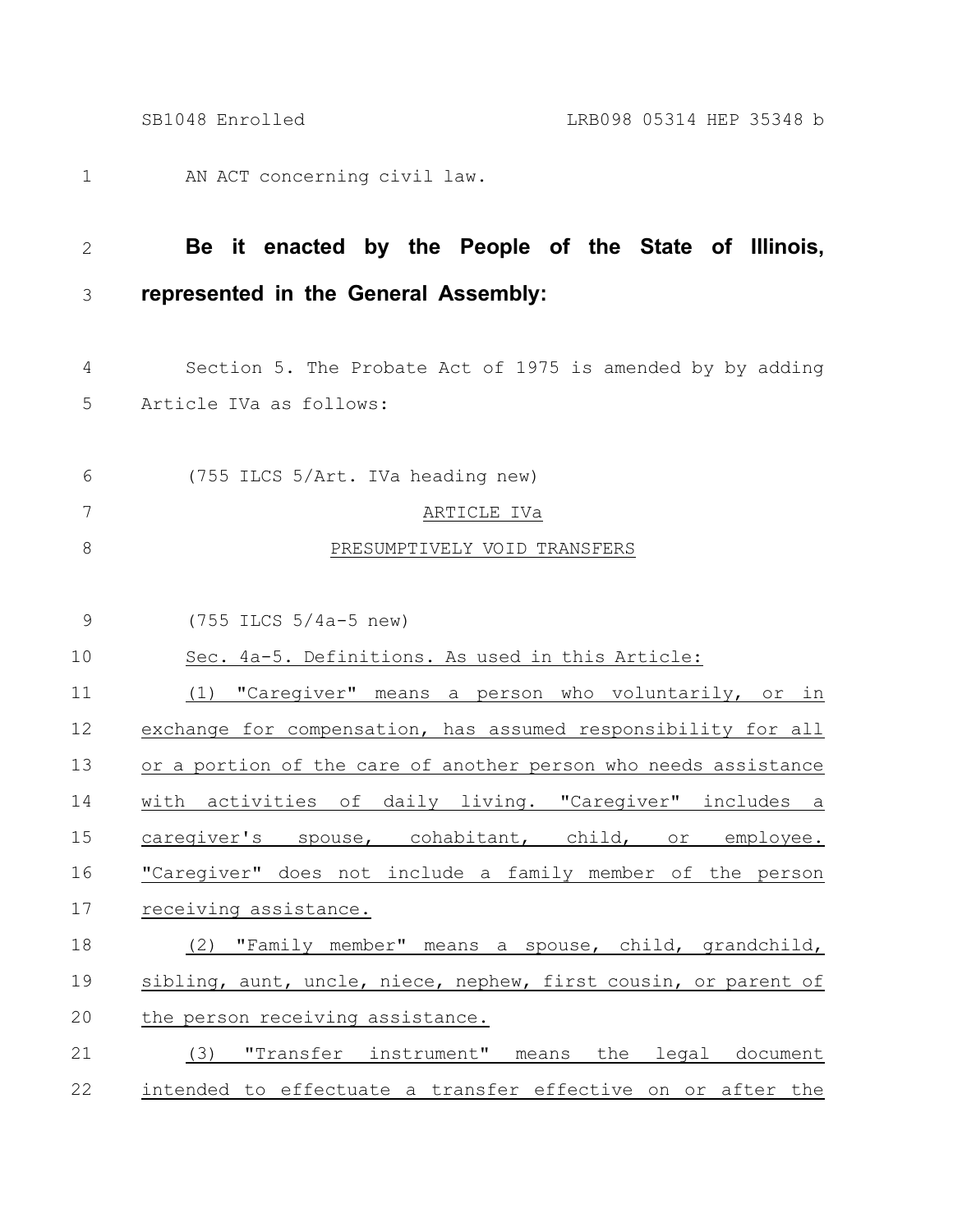transferor's death and includes, without limitation, a will, trust, deed, form designated as payable on death, contract, or other beneficiary designation form. (4) "Transferee" means a legatee, a beneficiary of a trust, a grantee of a deed, or any other person designated in a transfer instrument to receive a nonprobate transfer. (5) "Transferor" means a testator, settlor, grantor of a deed, or a decedent whose interest is transferred pursuant to a nonprobate transfer. (755 ILCS 5/4a-10 new) Sec. 4a-10. Presumption of void transfer. (a) In any civil action in which a transfer instrument is being challenged, there is a rebuttable presumption, except as provided in Section 4a-15, that the transfer instrument is void if the transferee is a caregiver and the fair market value of the transferred property exceeds \$20,000. (b) Unless a shorter limitations period is required by Section 8-1 or 18-12 of this Act, any action under this Section shall be filed within 2 years of the date of death of the transferor. (755 ILCS 5/4a-15 new) Sec. 4a-15. Exceptions. The rebuttable presumption established by Section 4a-10 can be overcome if the transferee proves to the court either: 1 2 3 4 5 6 7 8 9 10 11 12 13 14 15 16 17 18 19 20 21 22 23 24 SB1048 Enrolled - 2 - LRB098 05314 HEP 35348 b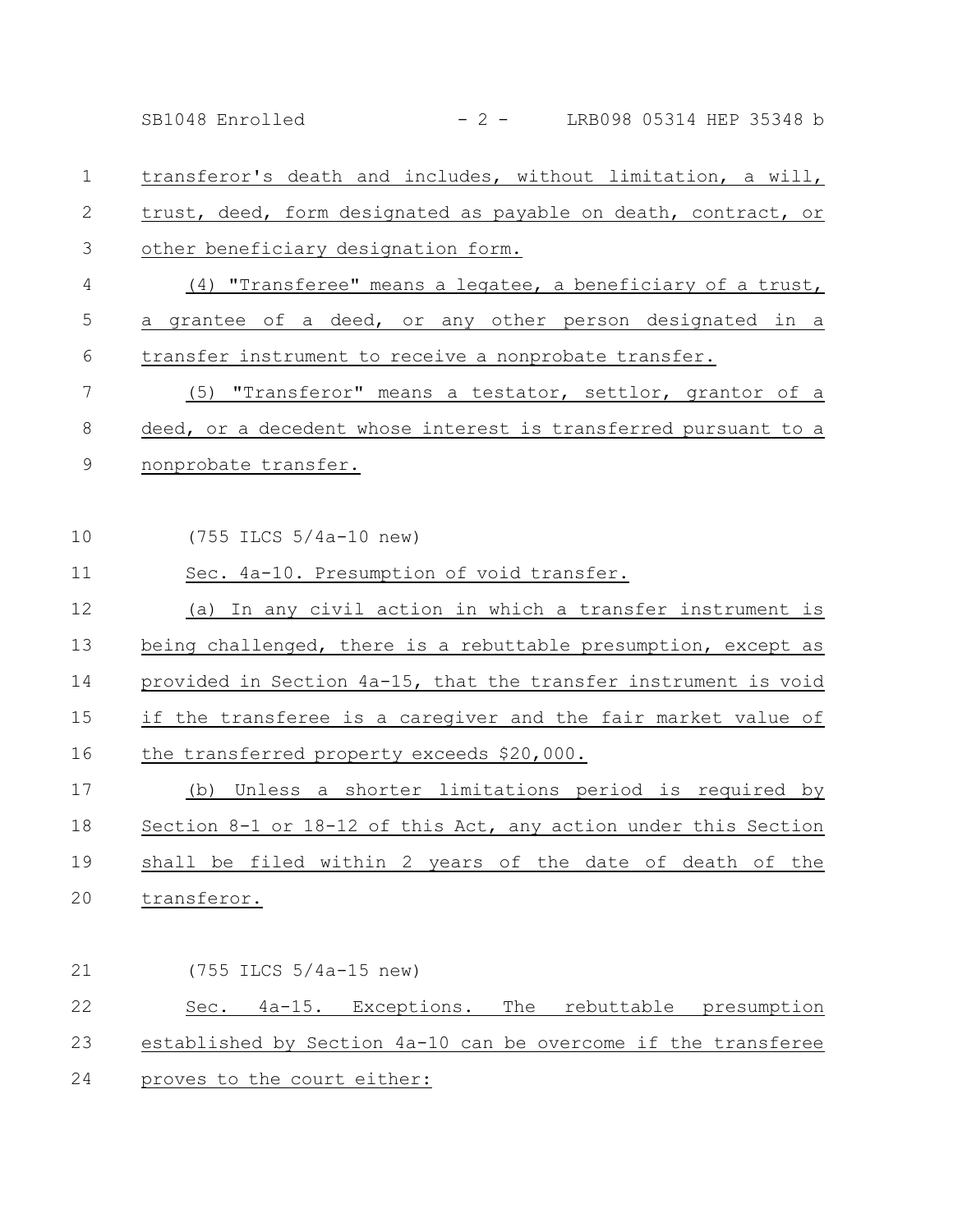SB1048 Enrolled - 3 - LRB098 05314 HEP 35348 b

| $\mathbf{1}$ | preponderance of evidence that<br>the<br>(1)<br>by<br>a        |
|--------------|----------------------------------------------------------------|
| 2            | transferee's share under the transfer instrument is not        |
| 3            | greater than the share the transferee was entitled to under    |
| 4            | the transferor's transfer instrument in effect prior to the    |
| 5            | transferee becoming a caregiver; or                            |
| 6            | (2) by clear and convincing evidence that the transfer         |
| 7            | was not the product of fraud, duress, or undue influence.      |
|              |                                                                |
| 8            | $(755$ ILCS $5/4a-20$ new)                                     |
| 9            | Sec. 4a-20. Common law. The provisions of this Article do      |
| 10           | not abrogate or limit any principle or rule of the common law, |
| 11           | unless the common law principle or rule is inconsistent with   |
| 12           | the provisions of this Article. Notwithstanding the limited    |
| 13           | definition of "caregiver" in Section 4a-5 of this Article,     |
|              |                                                                |

nothing in this Article precludes any action against any individual under the common law, or any other applicable law, regardless of the individual's familial relationship with the person receiving assistance. The provisions of this Article are 14 15 16 17

in addition to any other principle or rule of law. 18

(755 ILCS 5/4a-25 new) Sec. 4a-25. Attorney's fees and costs. If the caregiver attempts and fails to overcome the presumption under Section 4a-15, the caregiver shall bear the costs of the proceedings, including, without limitation, reasonable attorney's fees. 19 20 21 22 23